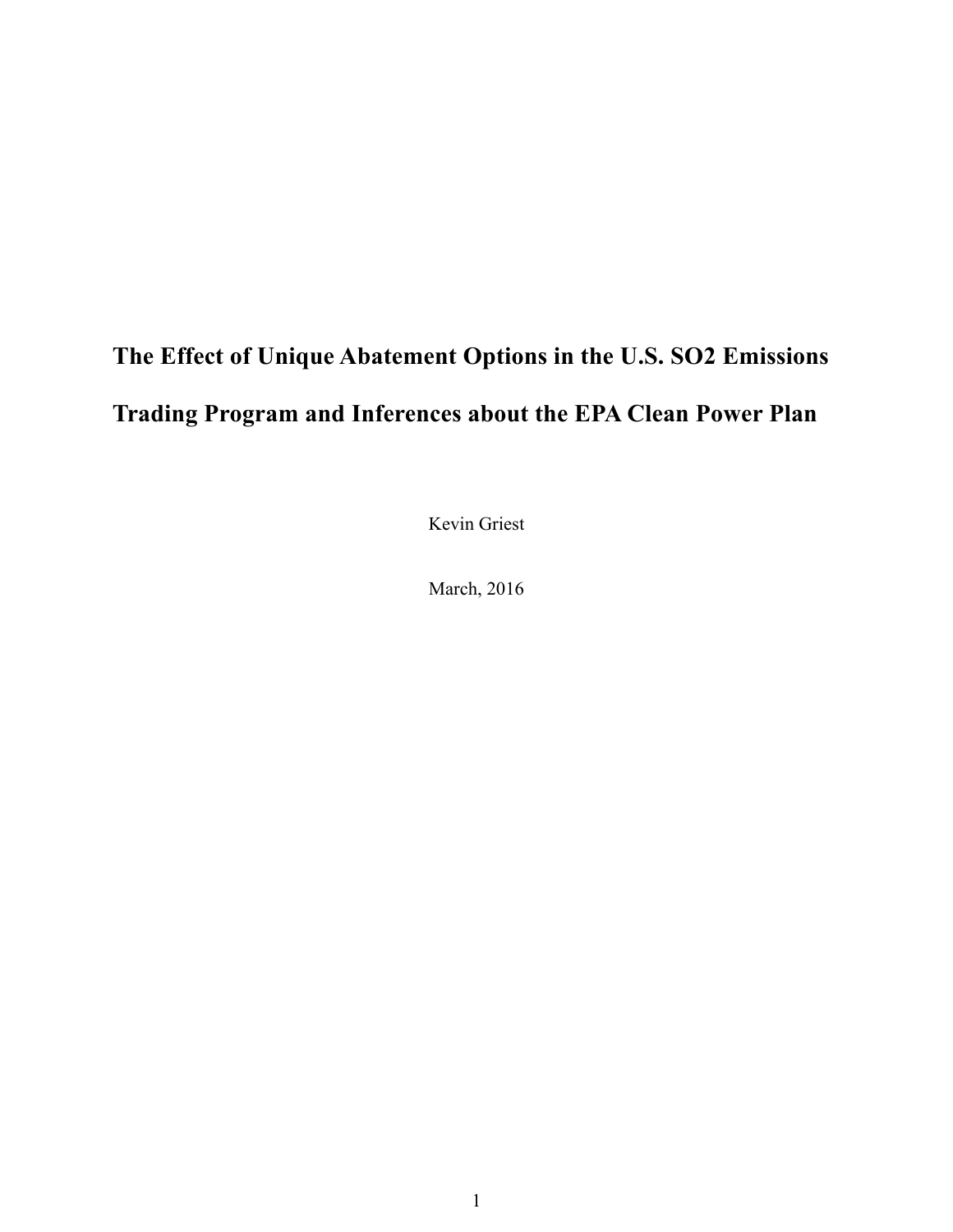## **Introduction:**

Tradable permit markets have long been pushed for by economists, claiming that market based incentives lead to more efficient abatement measures. However, until fairly recently with the Clean Air Act's Acid Rain Program, there had been little implementation of this technique in environmental protection policies. Now, tradable emission permits are gaining attention with policy makers around the world due to the success of the large scale implementation of this policy in the U.S. Acid Rain Program. The Kyoto Protocol came into effect in 2005 which uses an international emissions trading system to reduce global greenhouse gas emissions (GHGs) of developed countries, while California also implemented a cap and trade program for emissions under AB-32 starting in November 2012. These examples of recently developed cap and trade systems along with numerous others have provided evidence that this policy instrument is an economically efficient method of attaining desired environmental regulation.

Other policy tools that have been commonly used in the past instead of tradable permits include standards and taxes. The underlying idea of almost all environmental regulation is that the true cost of production is higher than is represented by the private market because of unaccounted for externalities. Thus it is the government's responsibility to protect the injured parties by internalizing the externality through taxes or some other policy. Under an emissions standard, all power plants are usually required to meet certain physical restrictions which is efficient when all the targeted units have similar characteristics, but this often places overly strict requirements on less technologically advanced units when there is firm heterogeneity. A tax's impact on the other hand is relative to the individual firm's characteristics, making it a more attractive measure for addressing markets with large variation in firm technology. However, as Zhao (2003) shows, assuming rational expectations and uncertainty about future permit prices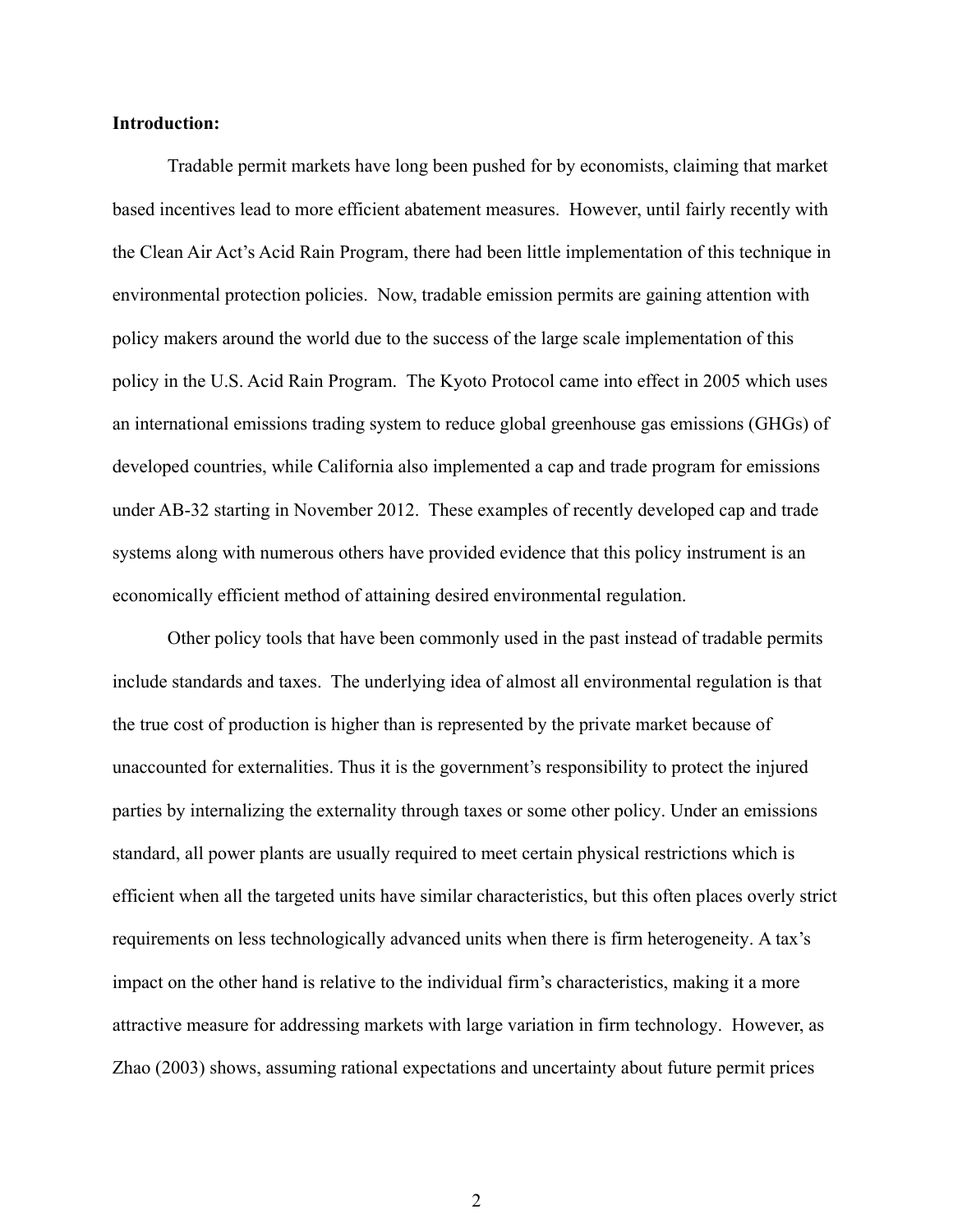and abatement costs, tradable permit markets reduce a firm's incentive to invest in permanent abatement technology less than a fixed emissions tax. This means that in theory, tradable permit markets will result in a more efficient populations of firms relative to emissions standards, and that under uncertainty they also provide the strongest incentive to invest in permanent abatement technology. Although the economic theory has been suggesting this for years it wasn't until the U.S. Acid Rain Program was implemented that a large scale market was able to be studied empirically.

The market based system implemented in the U.S. SO2 emissions trading program appears to have been extremely effective in reducing the costs of complying with EPA SO2 regulation. While initial estimates of permit prices ranged from 250 to 1500 dollars per ton of SO2, actual prices stayed below 200 dollars per ton for most of the compliance period, indicating that firms were able to achieve the necessary emissions reductions at a much lower than expected cost. Schmalensee (1998) also estimated that this program saved between 225 and 275 million dollars per year compared to a classic emissions standard, demonstrating its effectiveness relative to other policy options.

However, a critical difference between SO2 and CO2 policy is the ability to install scrubbers at existing plants to control SO2 emissions, a technology that cannot be used to reduce CO2. This paper will look at the U.S. SO2 emissions trading market under the Acid Rain Program, and estimate the impact SO2 scrubbing technology and low sulfur coal had on the ease of compliance. This will provide insight to how potential CO2 markets under the EPA Clean Power Plan may perform considering the lack of CO2 scrubbing technology. Specifically, we will run a time series OLS regression with EPA and EIA data to determine how the number of operating Flue Gas Desulfurization units and average sulfur content of coal used for electricity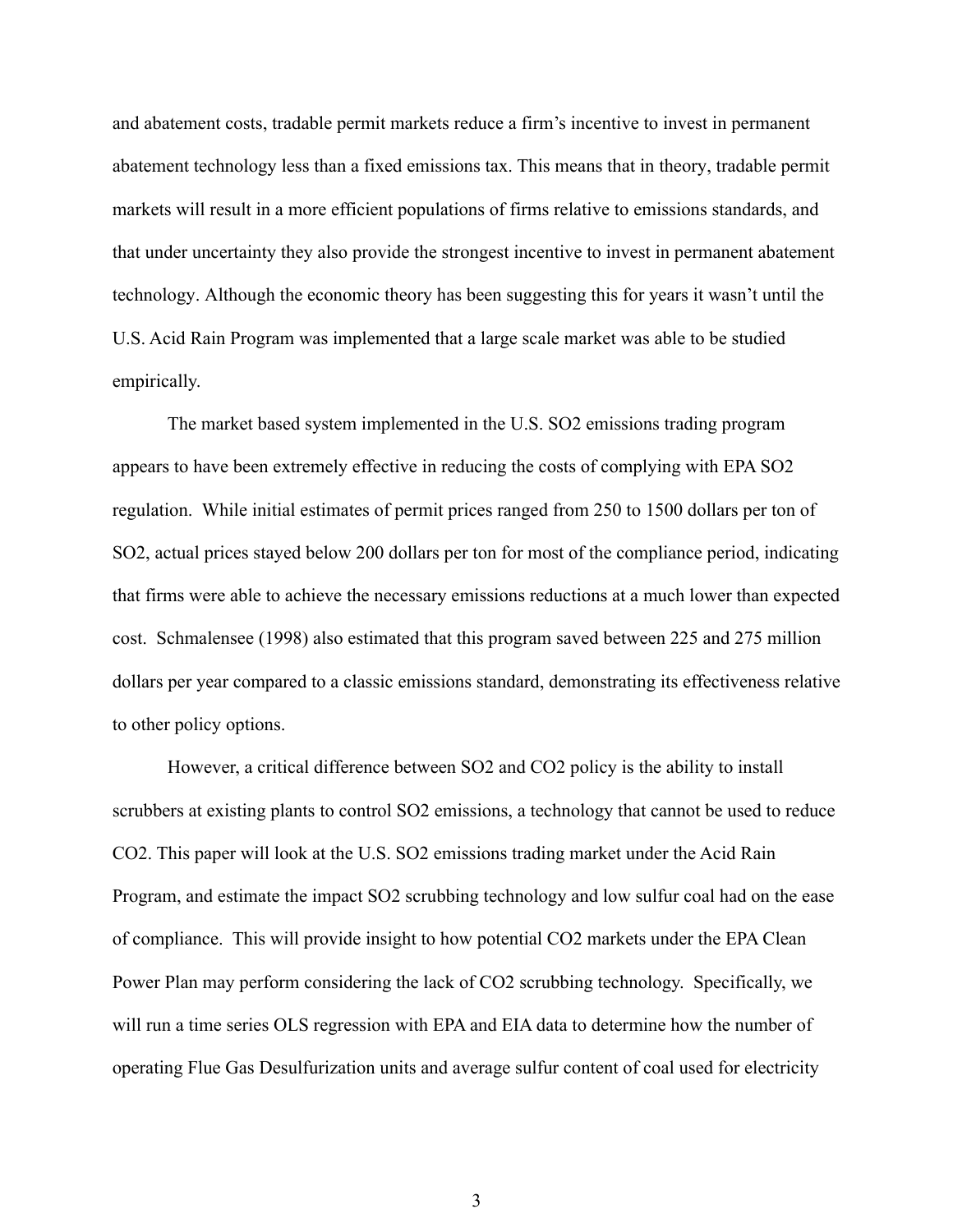generation contributed to the reduction in SO2 emission rates among regulated US coal fired power plants. Because of the ARIMA nature of each individual time series, we will take into account auto-correlated residuals and run several procedures to estimate the true relationship between the variables. Once we have an accurate model of the integrated relationships between these variables, we can back out the coefficients and estimate how coal-fired power generation would have been affected had scrubbing not been available, giving us insight to the importance of scrubbers in reducing the cost of Acid Rain Program compliance.

# **Background:**

The EPA Acid Rain Program under Title IV of the Clean Air Act was enacted in 1995 in order to reduce the SO2 and NOx emissions from electric generating units that were contributing to the production of acid rain. This program set a permanent cap on SO2 emissions with interim targets between 1995 and 2009 and the final target of 8.95 million tons set for 2010. Because of the heterogeneity of targeted power plants, the EPA established a SO2 emissions permit market where the majority of the allowances were grandfathered based on historic data, and a few were held for auction in order to give an indication for the proper market price. Under the system, plants were required to have one permit for every ton of SO2 emitted during the year and unused permits could be banked for future years. Between 1995 and 1999 only the worst emitting plants labeled "Table A" units were regulated, but the EPA also allowed the owners of the Table A units to include other less dirty plants as "substitution" units in order to shift the load to a more efficient plant and reduce the cost of abatement. However, Phase II of the program came into effect in 2000, requiring almost all U.S. power plants to significantly reduce SO2 emissions. Looking back, the ARP has been considered extremely effective, with the realized costs of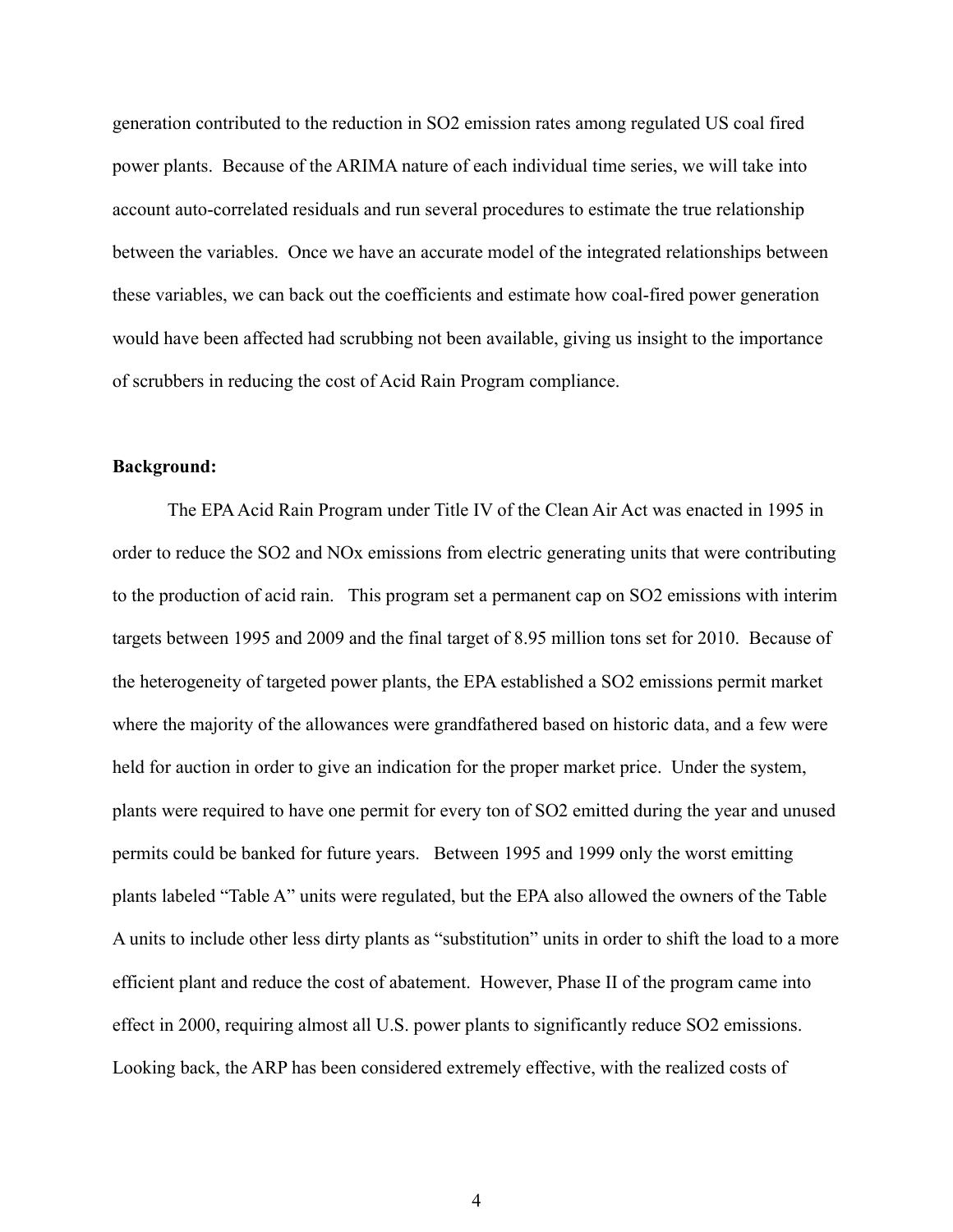permits much lower than predicted and substantial over-compliance in Phase I. This indicates plants were able to lower emissions relatively cheaply and that despite uncertainty about future allowance prices and abatement costs, firms were strongly incentivized to adopt permanent abatement technology in the form of sulfur dioxide scrubbers. The success of this program has been analyzed extensively by economists and explanations for the observed over compliance and low permit costs further substantiate economic theory on the efficiency of market based incentives.

Schmalensee (1998), presents two possible explanations for the over compliance seen in 1995 and 1996. Both explanations rely on the fact that in the early 90s experts predicted SO2 permit prices to be anywhere from 250 to 700 dollars per ton of SO2, with the expectation that prices in Phase II of the program would be substantially higher than in Phase1. The first reason offered for the over compliance seen in the early years of the program is that because of the expected increase in future permit prices, firms took advantage of the banking and substitution provisions by decreasing the utilization of dirty plants early on to save allowances for future periods. Under the assumption the price of permits increases at the rate of interest, firms are incentivized to abate more than required in order to save the lower costing Phase I permits for use in Phase II. However, while the data does show a surprisingly high level of banked permits in these periods, the plants under regulation of Phase I actually increased their heat input in these years which suggests that other mechanisms were significantly contributing to abatement.

The second explanation Schmalensee (1998) provides is widely regarded as the main cause of the overall success of the program and has been the subject of much more analysis. This is that railroad deregulation and increased competition in the rail sector dramatically reduced coal transportation costs, which often accounts for the majority of power plant fuel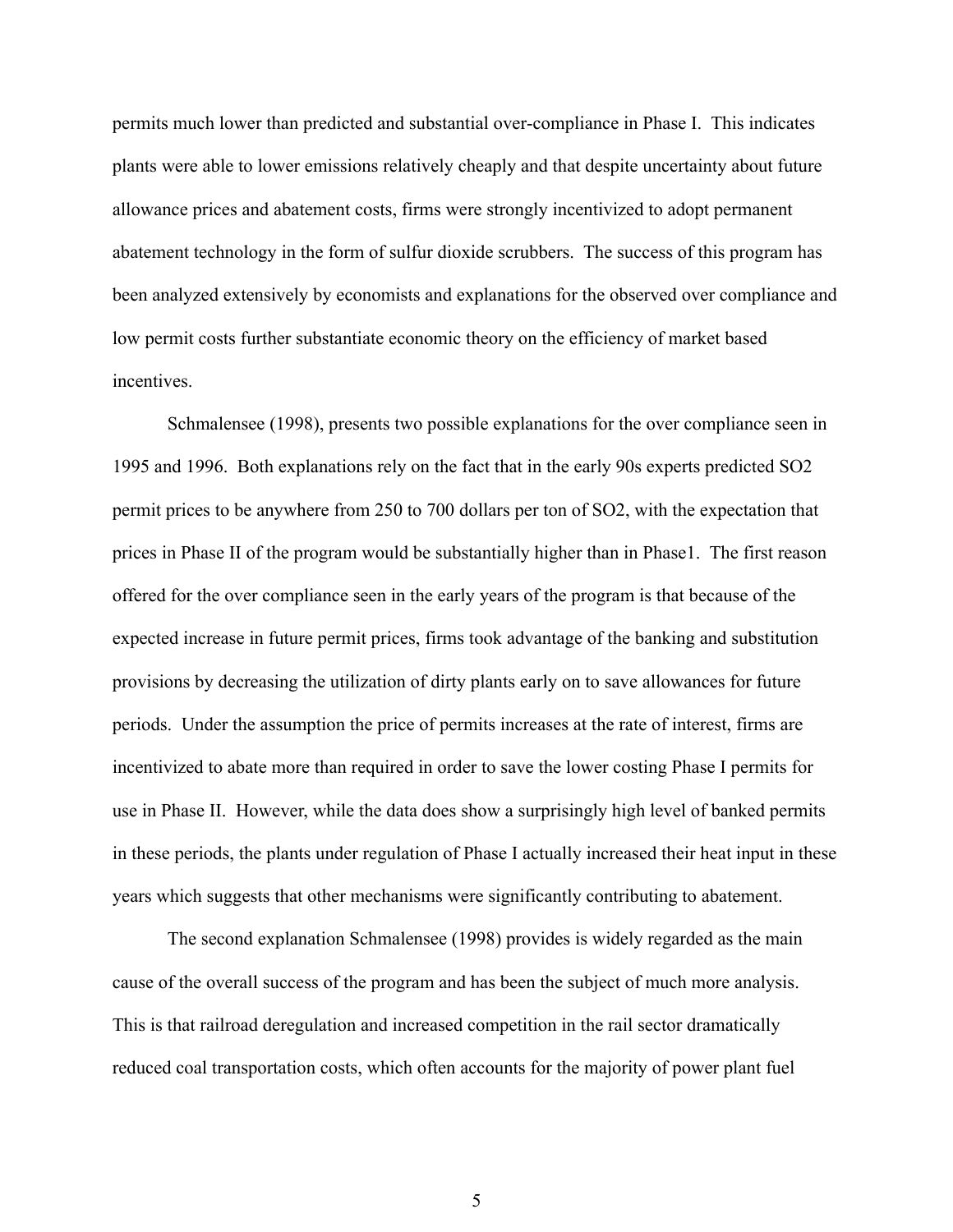costs. Because of this, the relative price of surface mined, low sulfur coal from the Powder River Basin in Wyoming decreased substantially compared to the high sulfur coal mined in the mid and eastern regions of the United States. This allowed power plants across the country to switch to low sulfur fuel at almost no cost and resulted in substantial SO2 emissions reductions. However, Kunce (2005) shows that the extensive fuel switching to PRB coal was not necessarily the direct result of abatement incentives provided by the ARP, but most likely a natural transition due to the decrease in rail transport prices. Although the fuel switching may not have been a mechanism of the emissions trading market, it still had a large impact on the program's success.

Because this nearly cost free abatement was not widely forecasted, many firms overinvested in scrubbers for Phase I plants. A number of papers support this idea, as the amount of allowance banking seen in these two years far surpassed analysts' predictions. Compounding on this, is the incentive for plants to install scrubbers early to maximize their return since the lifespan of an electric generating unit (EGU) is finite. Because the transition to low sulfur coal would likely have occurred whether Title IV of the Clean Air had passed or not, it is of interest to look specifically at the impact scrubbers had on the success of the program. Schmalensee (1998) estimates that had there been no fuel switching to PRB coal, the average cost of abatement seen in 1995 would have increased from 187 dollars per ton to 210. We will contribute to this by estimating the long run impacts of scrubbing and fuel's sulfur content on emission rates over time. This will allow us to estimate whether or not fuel switching would have been adequate to meet EPA caps or if scrubbing was an essential component.

The most recent U.S. legislation encouraging the use of tradable permit markets is the EPA Clean Power Plan which was announced August 3, 2015. This plan enforces a strict emissions standard for three categories of power plants: New, Modified, and Reconstructed; but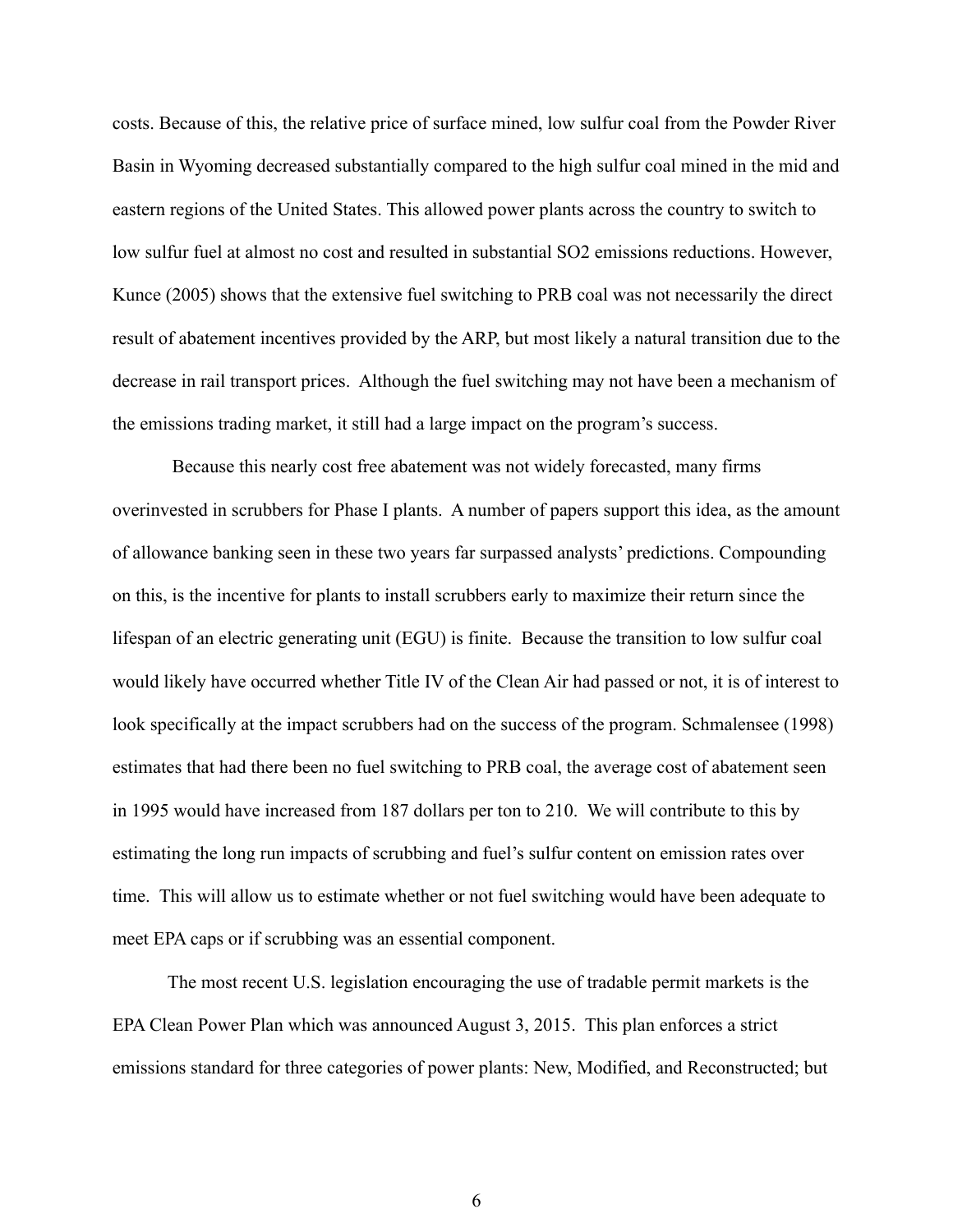also includes CO2 performance goals for each state's mix of existing EGUs. The policy is split into these two pieces in order to manage the heterogeneity of existing plants while also ensuring the more homogeneous new plants are equipped with the most efficient emissions technology. The two types of existing EGUs targeted under the performance goal are fossil fuel-fired steam plans (coal or oil) and natural gas combine cycle plants. These performance goals can be met primarily through two avenues: a rate based goal for each state's total pounds of SO2 emitted per MWh generated, and a mass based goal in total tons of SO2 emitted. There are a number of interim targets between 2022 and 2029, with the final goal of a 32% reduction in national CO2 emissions set for 2030. Although the EPA determines these goals based on each state's mix of EGUs, they give each state power over implementing their own system to meet these goals and even allow multiple states to work together. States can employ a variety of methods to comply but because they are allowed to combine efforts with other states as well, emissions trading markets may be very attractive. This would allow states with more flexibility in reducing CO2 emissions to sell unused permits to states with more restrictive plant technologies such as West Virginia, whose power generation is comprised of more than 95 percent coal. If the results of the Acid Rain Program are any indication to the potential performance of these hypothetical CO2 emissions markets, states will be strongly incentivized to adopt the market based system rather than a command and control strategy as has been seen in the past.

However, unlike sulfur dioxide there are no established methods of direct CO2 abatement other than improving the heat efficiency of the plant, switching from coal to natural gas which has a lower emissions rate, or switching to emissions free sources such as wind or hydroelectric. This makes the investment in permanent CO2 abatement measures much more complicated because there is limited capacity for renewable energy and relatively small NG reserves. Also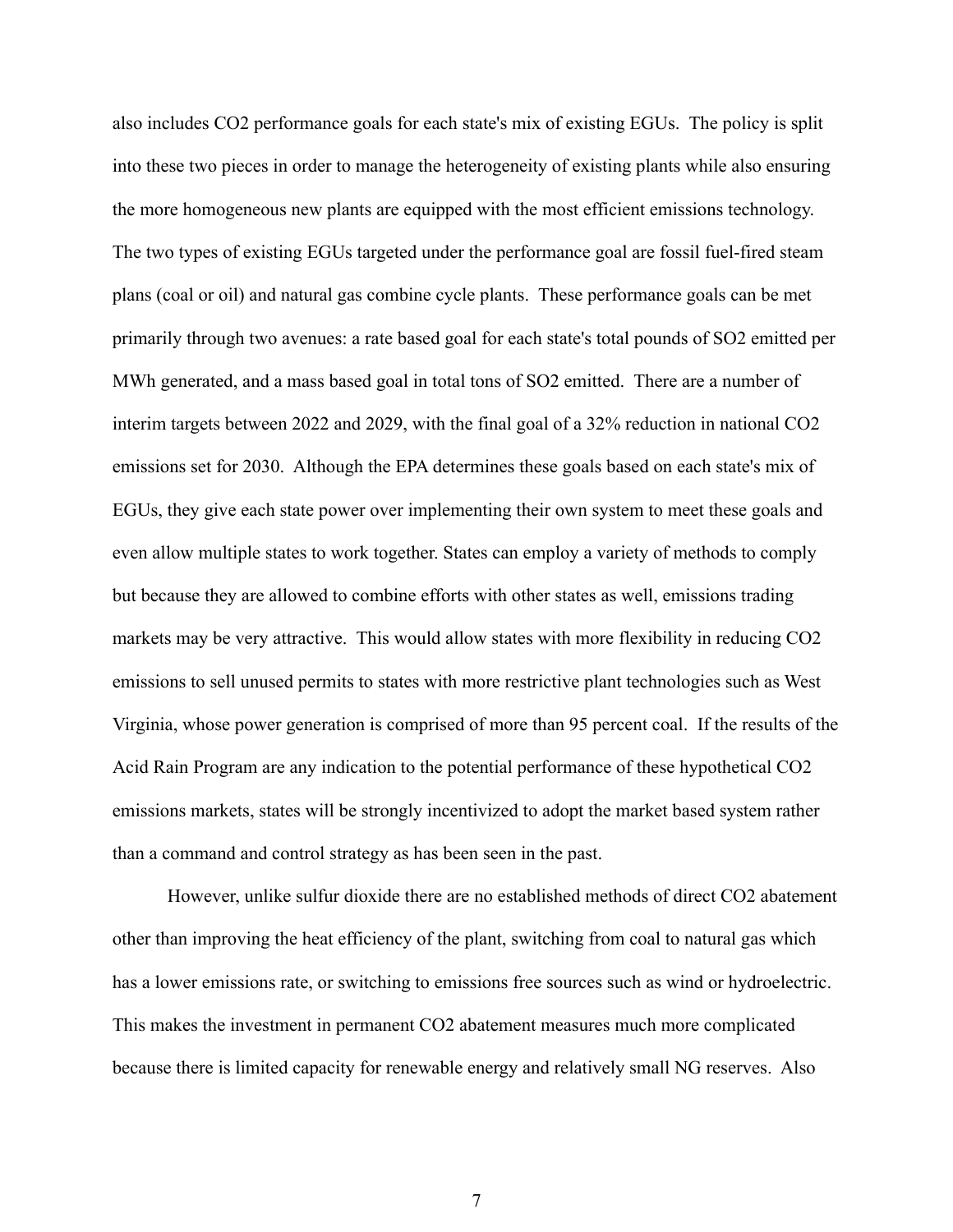the capital costs required for these abatement options are much higher than the cost of installing SO2 scrubbers. Furthermore, unlike sulfur the amount of CO2 emitted per million Btu does not vary significantly across different sources of coal. According to the EPA there is only a 4.5% difference between Bituminous and Sub-bituminous CO2 emission rates: the two types of coal primarily used for fuel at EGUs. Thus the only option for abatement that does not require intensive capital investment is heat rate improvements.

A generating unit's heat rate measures the amount of energy used to generate 1 kilowatthour of electricity. In 2015, the EIA released their "Analysis of Heat Rate Improvement Potential at Coal-Fired Power Plants" which used the National Energy Modeling System (NEMS) to statistically model potential heat rate improvements and costs for "32 configurations of existing coal-fired plants". This analysis estimated heat rate potentials for U.S. plants to be between 2% and 5.3% with an average potential of 4% improvement. They also estimate that the capital costs required for these improvements would average \$300,000 per MW and that average fixed O&M costs were approximately \$6,000 per MW-yr. However, lower fuel costs resulting from these improvements would offset a large portion of the upgrade cost. Unfortunately, a one percent heat rate improvement only results in about a 1 percent CO2 emission reduction as well, which means even if power plants took advantage of all heat rate improvements, they would only reduce emissions an estimated 4% which is substantially less than the 32% reduction the Clean Power Plan requires by 2030. A number of other sources have analyzed this issue extensively and come to slightly differing opinions on efficiency potential and heat rate reduction costs, but none claim that there exists enough potential improvement to meet the EPA CO2 cap without implementing other abatement measures as well.

One other potential CO2 abatement technology is Carbon Capture and Storage. CCS is a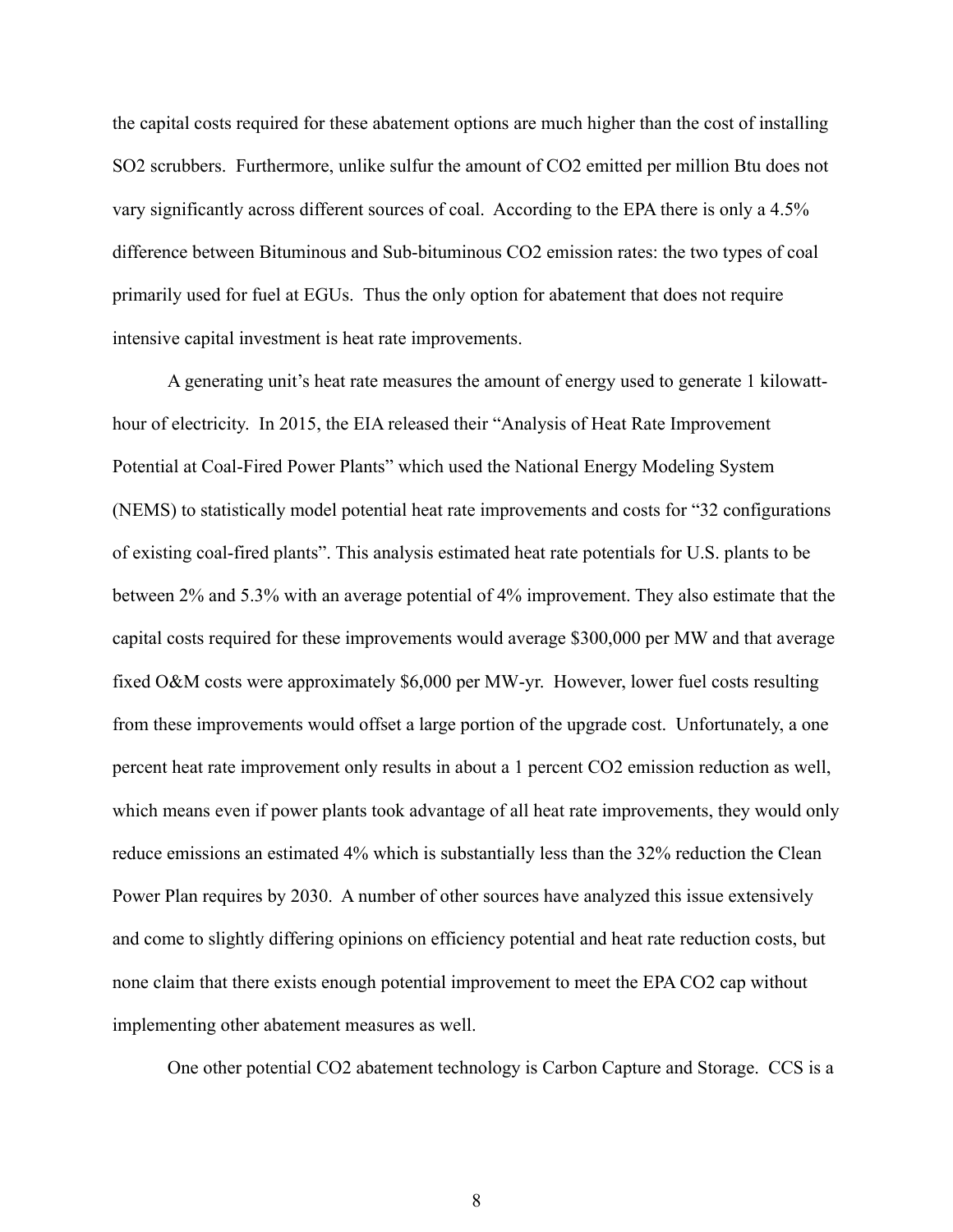fairly new technology that has the potential to substantially reduce CO2 emissions from existing plants without fuel switching, but it is currently extremely expensive because it requires the capture, compression, and long term storage of CO2. Rubin (2007) provides an in-depth analysis of the costs and benefits of CCS technology including the fact that these systems have negative impacts on the heat rates of plants, reducing overall efficiency and increasing fuel costs. Despite its current issues, CCS technology has the potential to have a huge impact similar to scrubbers if costs can be reduced in the future.

Our paper will address these differences between the SO2 and CO2 markets by estimating the impact SO2 scrubbers and low sulfur coal had on the success of the ARP between 1995 and 2006. By identifying how each abatement option effected SO2 emissions on its own, we can estimate what the emissions market would have looked like without them, and thus make inferences about how CO2 markets with similar options may behave. We will also be able to use our results to check previous findings on the relative impacts of scrubbing and sulfur content.

#### **Data and Methodology:**

Because the power plants cannot use scrubbers to reduce CO2 and most coal has similar CO2 content, we want to estimate the impact both these abatement options had on the sulfur market in order to make inferences on how similar CO2 markets may behave. To do this, we used plant level data from EIA form 423 which contains information on fuel characteristics including monthly cost of purchase and delivery, quantities delivered, and sulfur content of coal delivered to EGUs. We also took data from the EPA database for clean air programs on the SO2 and CO2 emissions levels, gross load, and number of operating SO2 scrubbers for coal fired power plants under the Acid Rain Program. Unfortunately, due to issues identifying specific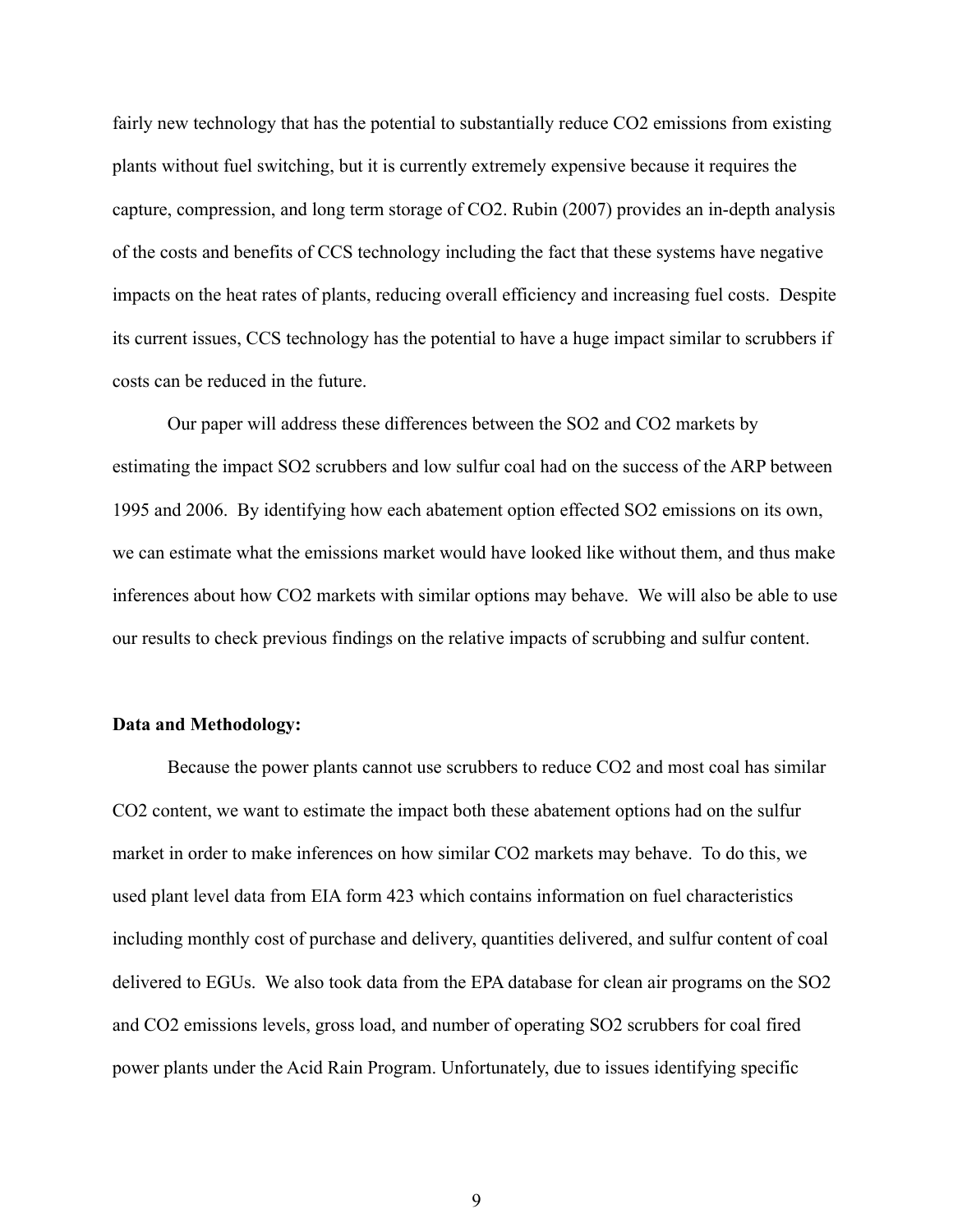boilers across different data sources we were unable to use the data to do a cross sectional analysis, so instead we aggregated it into national monthly data and ran a time series cointegration analysis. A summary and graphs of the data used for the cointegration analysis can be seen in table 1 and figure 1 respectively, where Y is SO2 emissions rate, X1 is number of scrubbers, X2 is the average sulfur content, and .diff indicates the first difference. The discontinuity in both the SO2 rate and number of scrubbers, seen in figure 1, is due to the inclusion of phase II plant data in the EPA data set starting in 1997.

|                            | SO <sub>2</sub> Rate | SO <sub>2</sub> Rate | <b>Scrubbers</b> | Scrubbers | Sulfur  | Content |
|----------------------------|----------------------|----------------------|------------------|-----------|---------|---------|
|                            |                      | diff                 |                  | diff      | Content | diff    |
| Min                        | .004270              | (.002323)            | 47               | (4.000)   | 1.050   | (.0700) |
| $1st$ Qu.                  | .004915              | (.000099)            | 197              | 0.000     | 1.110   | (.0200) |
| Mean                       | .005214              | (.000020)            | 210              | 0.000     | 1.160   | .0000   |
| Median                     | .005857              | .000031              | 191              | 1.406     | 1.206   | (.0017) |
| $\overline{3}^{\rm rd}$ Qu | .006455              | .000067              | 232              | 0.000     | 1.310   | .0100   |
| Max                        | .008966              | .000474              | 252              | 143.000   | 1.410   | .0700   |

**Table 1: Descriptive Statistics**

( ) indicates negative value. SO2 Rate is tons of SO2 per MWh of load. Scrubbers is the number of operating scrubbers. Sulfur content is average sulfur content of coal used for electricity generation as a percentage of weight.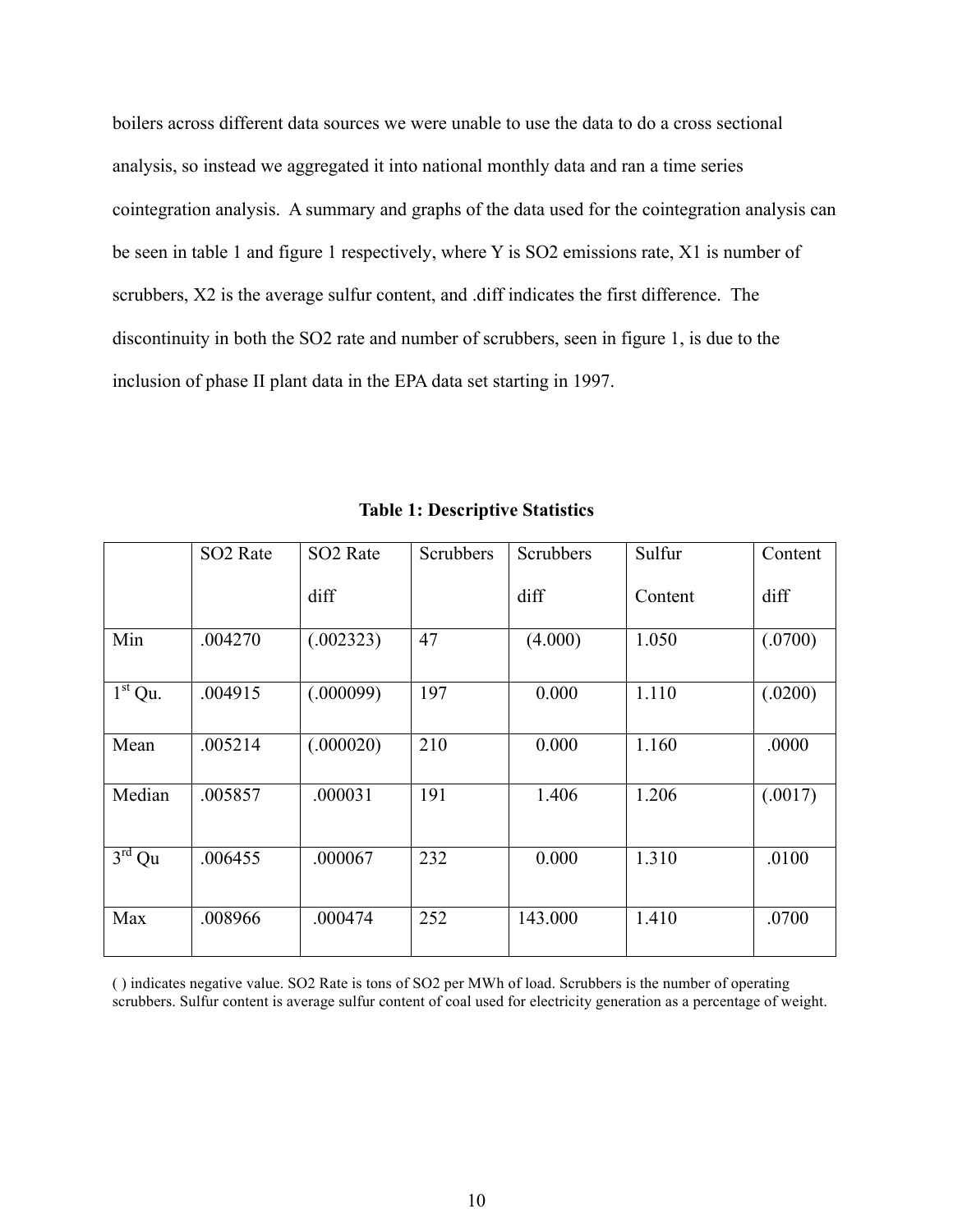**Figure 1: Time Series Plots**



A major issue with running regressions on economic time series data is that the variables are often I(1) series. This means that there is either a deterministic trend or a random walk stochastic process in the individual variable's time series. The problem with this is that randomly generated stochastic processes like these are often highly correlated with each other despite no underlying relationship. This is known as spurious regression and has been demonstrated through both simulating random series and analyzing real data that should in no way have a relationship. In order to address this, we will use Engle and Granger's two step method of cointegration, which allows us to identify with greater confidence the underlying long-run equilibrium as well as the short-run behavior of the series. The general idea of the model is that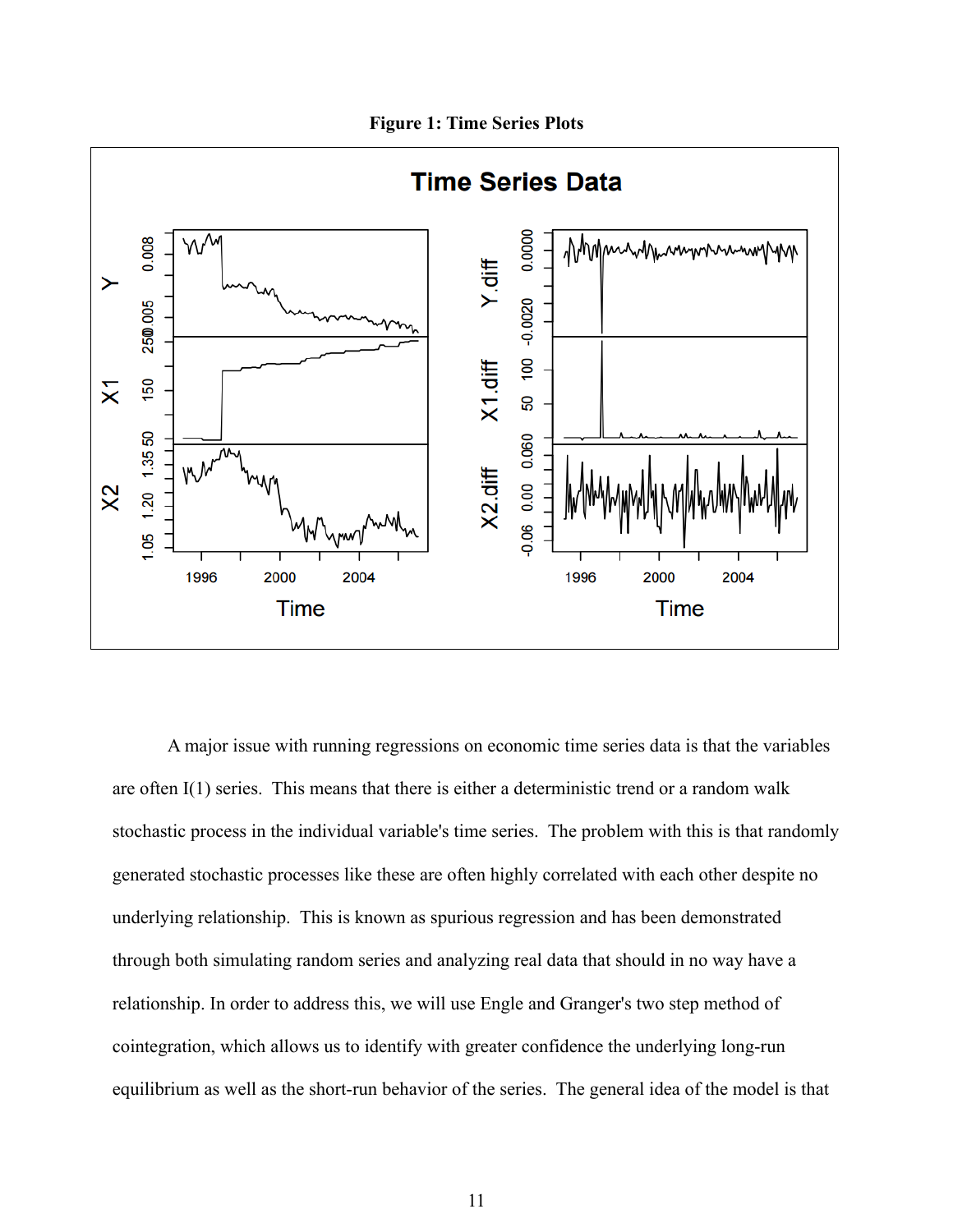if the each original series is I(1), indicating that it achieves stationarity after only one difference, and there is a true relationship between the variables, then there exists a linear combination of these variables that achieves stationarity. This would indicate that the series do not vary too far from each other at any given time and that the static relationship estimated by OLS regression holds through time. Furthermore, we can analyze short-run changes in the variables and their interaction with the cointregration relation's error, to test how the series behave when they are not at equilibrium. This is commonly known as an Error Correction Model and its residuals should appear to be white noise. Intuitively, we hope these models indicate a negative relationship between the SO2 rate and number of scrubbers and a positive relationship between the sulfur content of fuel used and SO2 emissions rate.

 Applying this method to our data, we first analyze the average SO2 emissions rate, number of operating SO2 scrubbers, and average sulfur content of fuel used by coal fired power plants to check the order of integration using two unit-root tests for robustness: Augmented Dickey Fuller (ADF) and Kwiatkowski–Phillips–Schmidt–Shin (KPSS). The null hypothesis of the ADF test is that there exists a unit root vs. the alternative that the series is stationary, while the null hypothesis of the KPSS test is that the series is stationary and the alternative is that there exists a unit root. The results of these tests when applied to the original series and then the first difference, as seen in table 2, indicate that all three series are I(1) variables.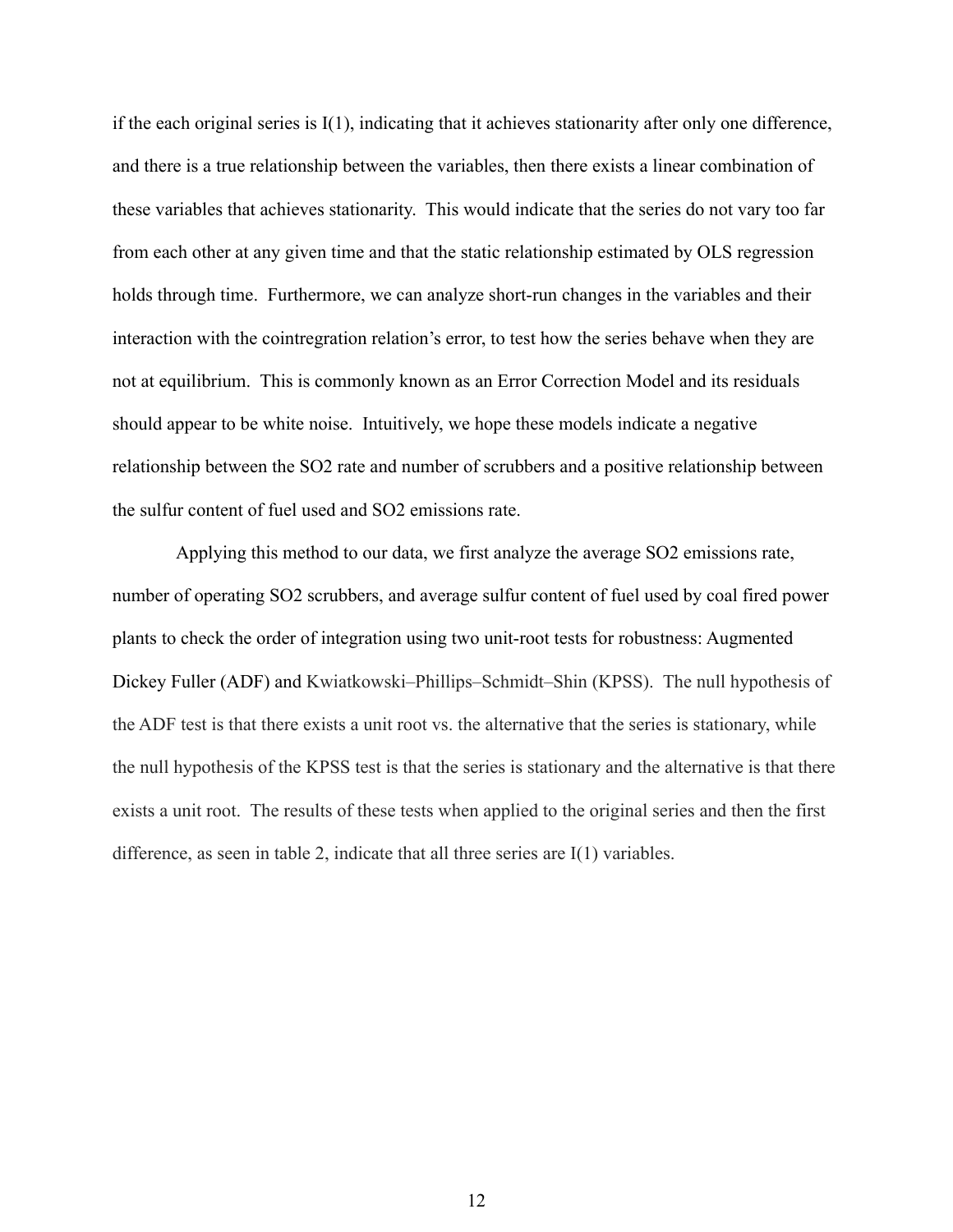| Test                  | <b>ADF</b> | <b>ADF</b>              | <b>KPSS</b> | <b>KPSS</b>             |
|-----------------------|------------|-------------------------|-------------|-------------------------|
|                       |            |                         |             |                         |
| Series                | Level      | <b>First Difference</b> | Level       | <b>First Difference</b> |
|                       |            |                         |             |                         |
| SO <sub>2</sub> Rate  | $-1.908$   | $-5.548*$               | $4.101*$    | 0.106                   |
| Scrubbers             | $-2.114$   | $-5.037*$               | 3.387*      | 0.150                   |
| <b>Sulfur Content</b> | $-1.455$   | $-5.642*$               | $3.961*$    | 0.071                   |

**Table 2: Unit root tests on individual series**

ADF: Augmented Dickey-Fuller Test Statistic. KPSS: Kwiatkowski–Phillips–Schmidt–Shin Test Statistic. Null of ADF is presence of unit root. Null of KPSS is stationarity. \* indicates rejection of the null hypothesis at the 5% significance level.

This indicates that a  $C(1,1)$  cointegration model can be appropriately applied to test for underlying relationships. We also looked at the autocorrelation and partial-autocorrelation functions (acf and pacf) of each series and its first difference to better identify the behavior of each series. The acf measures the correlation between two data points of a series at different lag periods and the pacf is an estimate of these correlations after removing the effect of all other lag periods' correlations. Autoregressive, integrated, and moving average processes, or any combination of these can be represented as an ARIMA(p,d,q) model, where p, d, and q represent the order of each process. After taking a first difference, the acf and pacf of the average SO2 emissions rate appear to resemble white noise, implying that the variable is a simple ARIMA(0,1,0) process. We can double check this by running Durbin Watson and Ljung-Box tests which affirm the first difference results in white noise. Repeating this for the number of scrubbers and average sulfur content shows that the number of scrubbers also follow an ARIMA $(0,1,0)$  model while the average sulfur content seems to be an ARIMA $(0,1,2)$  process. Knowing these variables are I(1), we can now run an OLS regression and analyze the residuals to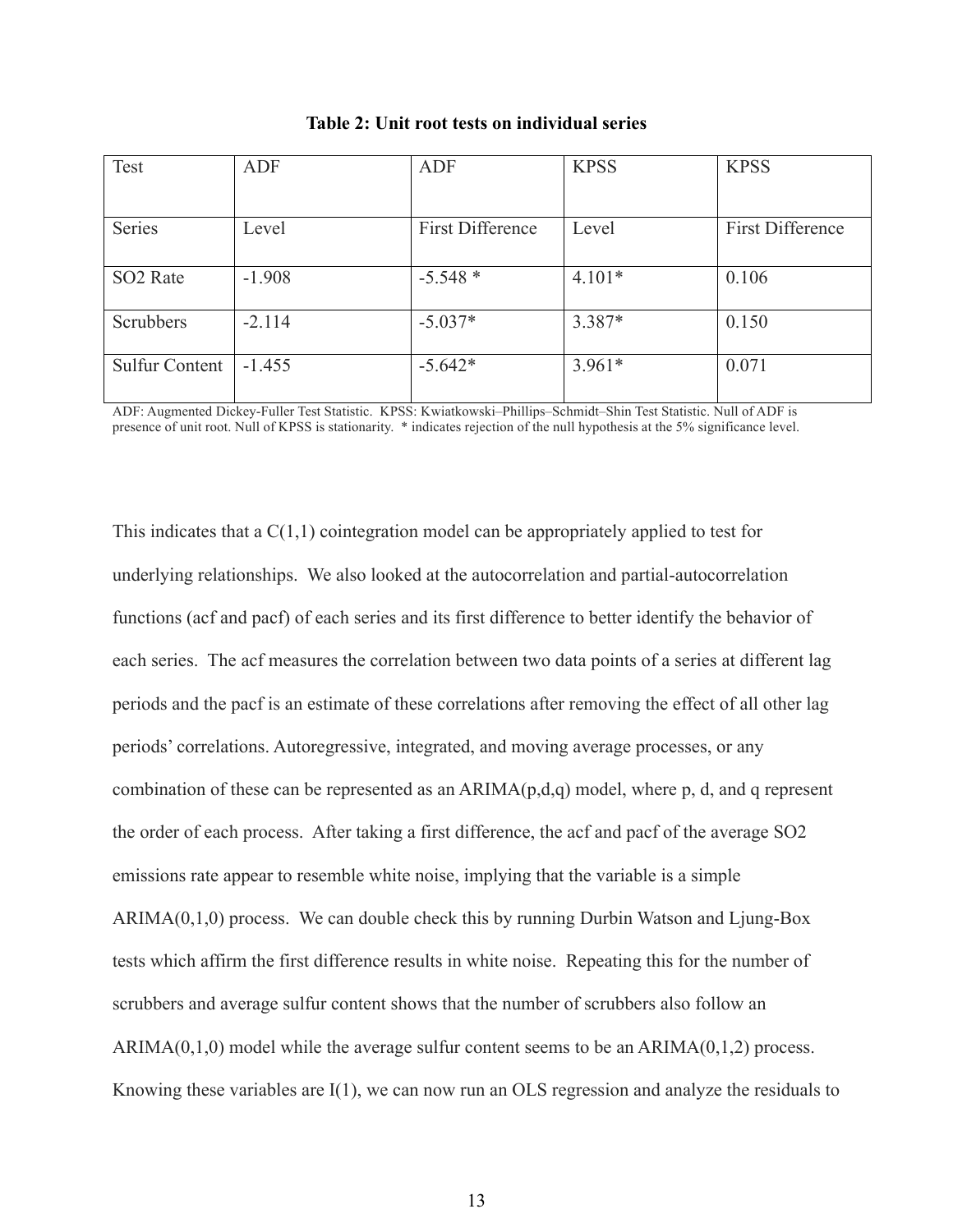determine whether there is a cointegrated relationship. As seen in figure 2, the linear combination of emissions rate, number of scrubbers, and sulfur content estimated by OLS regression (the residual time series) appears to be stationary with a mean of 0.



**Figure 2: Time series of OLS residuals**

Indicates the zero line. Errors appear to be evenly spread around 0.

Testing this with ADF and KPSS tests confirms that the residuals are a stationary series. However, looking at the acf and pacf, we can see that there appears to be a AR(1) process in the errors. The Durbin Watson and Ljung-Box tests also confirm that the errors are significantly different from white noise, but all that is needed for cointegration is stationarity so we are satisfied with these results. Our regression results in the estimated model;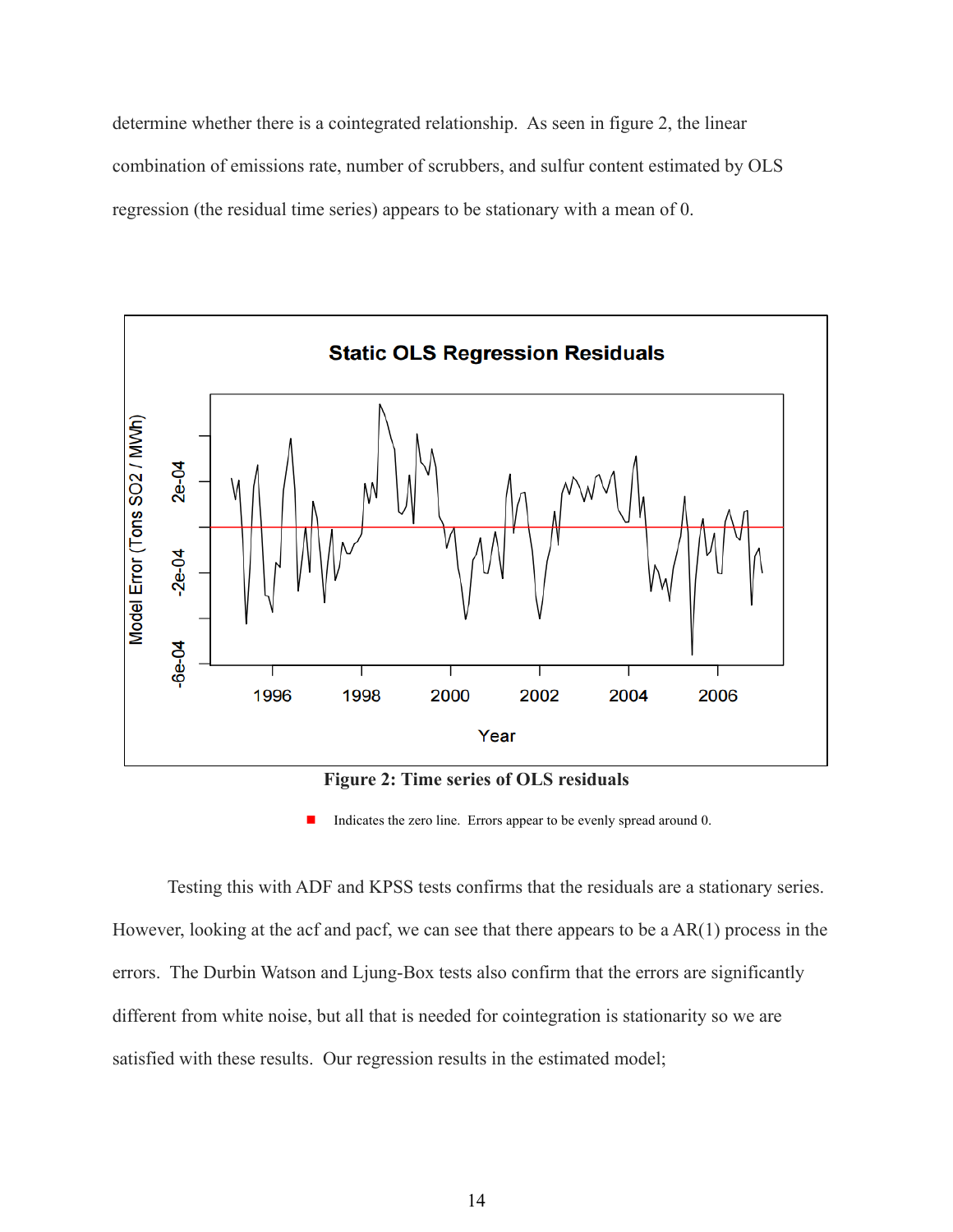where SO2 rate is tons of SO2 per MWh, and sulfur content is percentage of sulfur by weight. This represents the long-run equilibrium relationship between the variables and the signs of the coefficients seen in table 3 are what we should expect to see intuitively.

| Variable              | Estimate    | t statistic   |  |
|-----------------------|-------------|---------------|--|
| Intercept             | .00405572   | $13.01***$    |  |
| $#$ Scrubbers         | (.00001514) | $(42.16)$ *** |  |
| <b>Sulfur Content</b> | .00390378   | $18.06$ ***   |  |

**Table 3: Static OLS Regression** 

( ) indicates negative value. \*\*\* indicates rejection of the null hypothesis at the .1% significance level. The adjusted R-squared of this static OLS Regression is .9756.

The statistically significant negative coefficient on scrubbing indicates that an increase in the number of scrubbers reduces power plants' SO2 emission rates and the positive coefficient on sulfur content shows that the drop in sulfur content due to the increased utilization of Powder River Basin coal also significantly contributed to the lowering of power plant SO2 emissions.

Continuing our analysis, we can now estimate an error correction model. Following the Engle-Granger 2 step process, we will do this by running the OLS regression:

 $s_02$ rate.diff(t) = c2 + a1\*so2rate.diff(t-1) + a2\*scrubbers.diff(t-1) + a3\*sulfurcontent.diff(t-1) + r\*E(t-1)

*(2.)*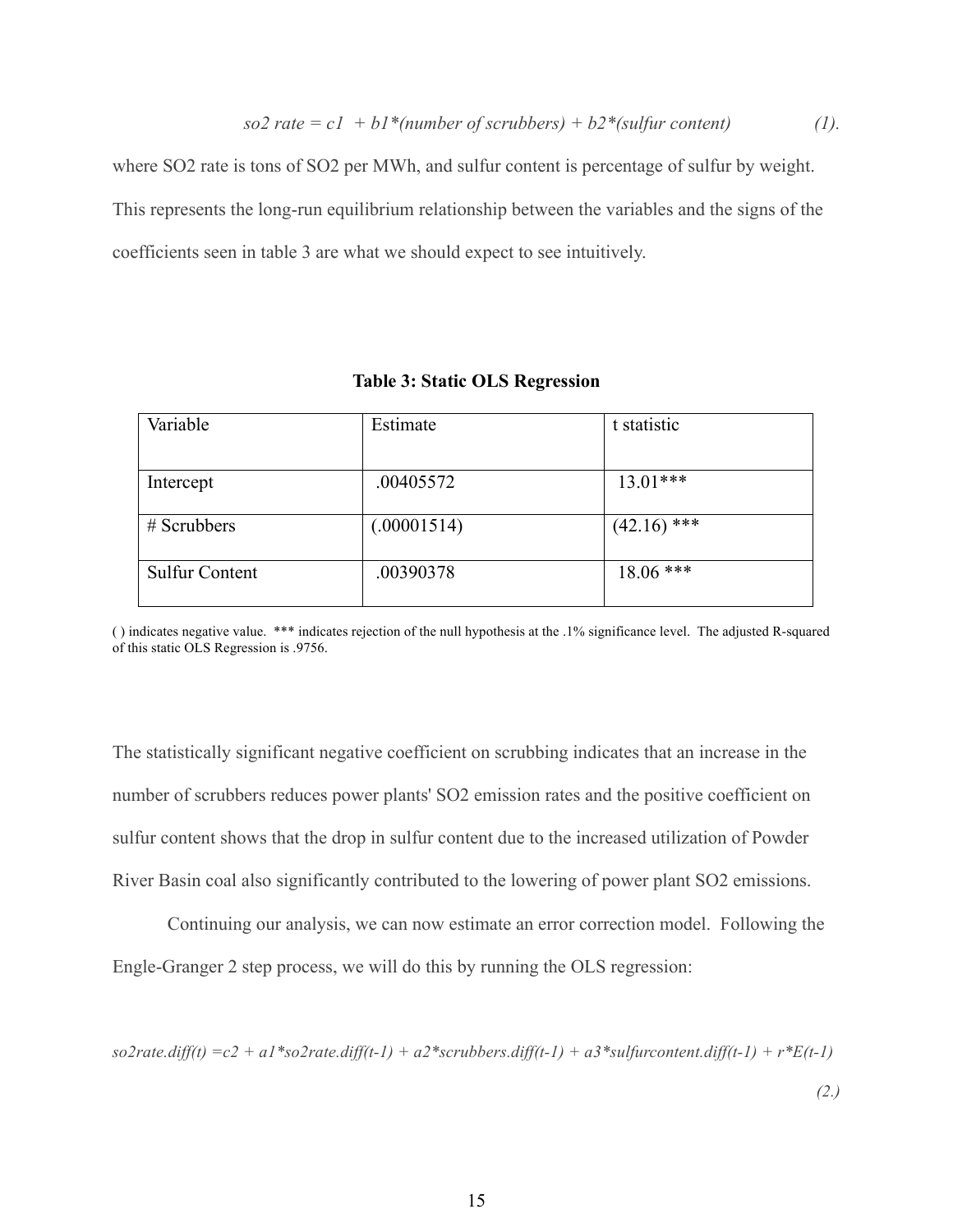The error term is the stationary cointegrated relationship;

$$
E(t-1) = c1 + so2rate(t-1) - so2rate-hat(t-1)
$$
  
= c1 + so2rate(t-1) - b1\*scrubbers(t-1) - b2\*sulfurcontent(t-1) (3).

where b1 and b2 are the coefficients from equation *(1)*. The interpretation of this equation is that the change in SO2 emissions rate is a function of the last period's changes in emissions rate, number of scrubbers, and sulfur content, with an adjustment for the last periods deviation from equilibrium. The parameter *r* can therefore be interpreted as the speed at which the series returns to equilibrium after shocks pull it away. Thus a large value of *r* would indicate that the series has a strong inclination to return to the equilibrium relationship estimated in equation *(1)*. We expect *r* to be negative and less than one, because that would indicate that the series is adjusting for the previous periods disequilibrium. After running this regression, we found that the last period's change in SO2 emissions rate did not significantly contribute so we dropped this term from in order to achieve a more parsimonious model.

| Variable                   | Estimate     | t statistic    |
|----------------------------|--------------|----------------|
| Intercept                  | (.000006139) | (.531)         |
| Scrubbers.diff $(t-1)$     | (.000016025) | $(16.792)$ *** |
| Sulfurcontent.diff $(t-1)$ | .001134415   | $2.417*$       |
| $E(t-1)$                   | (.250738637) | $(4.456)$ ***  |

| <b>Table 4: VECM Results</b> |  |
|------------------------------|--|
|------------------------------|--|

( ) indicates negative value. \* , \*\* , and \*\*\* indicate statistical significance at alpha = 5% , 1% , and 0.1% respectively. The adjusted R-squared of this VECM is .6816.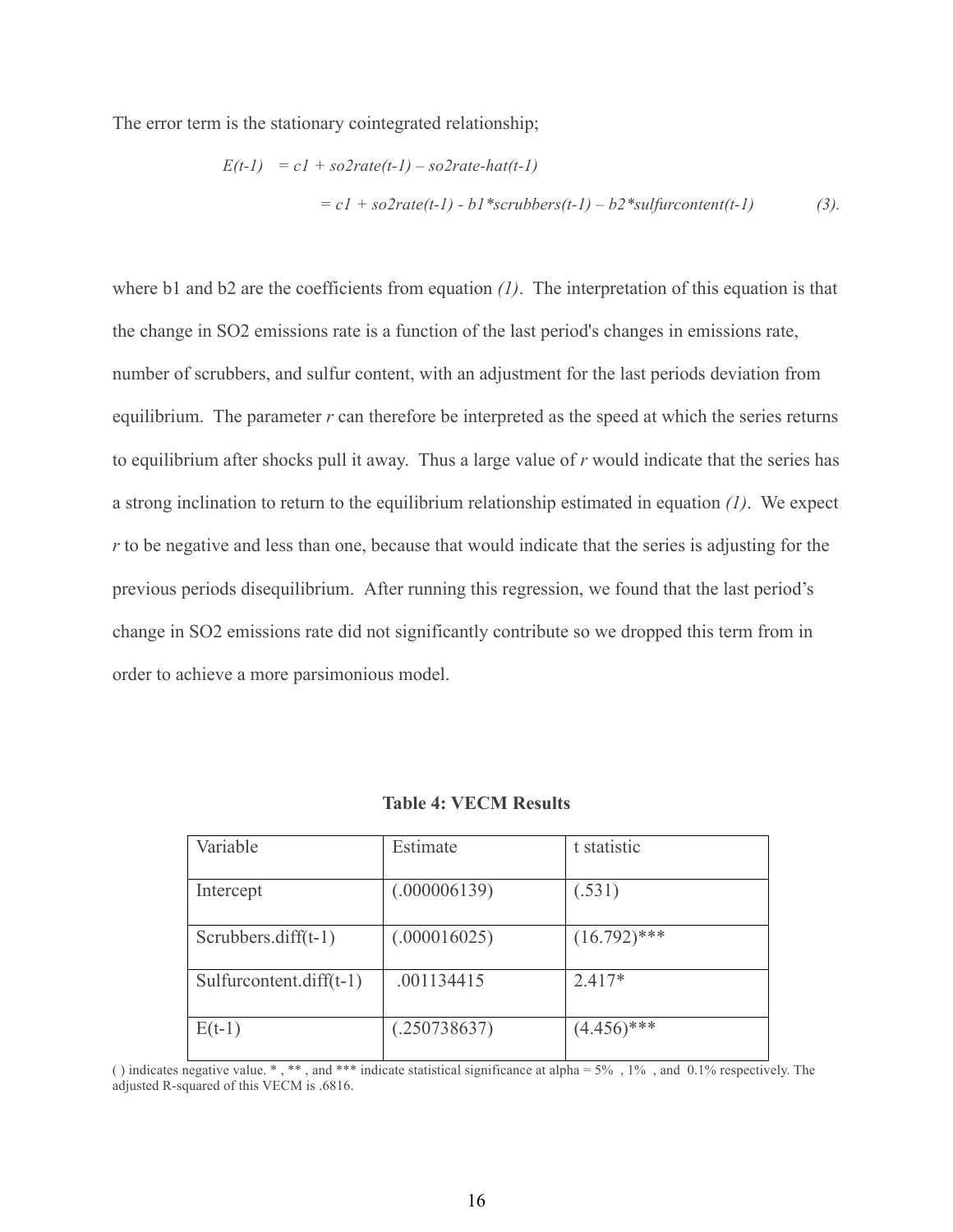The estimated coefficients and output from R in table 4 above show that all variables in the final model are statistically significant at an alpha of .05 and the adjusted R-squared of the model is .6816. Furthermore, analyzing the errors reveals that they resemble white noise according to both the Durbin Watson and Ljung-Box tests. This verifies the assumption that our residuals are independent. The estimated coefficients on this model are also in line with our expectations, with a negative coefficient on the change in scrubbers and a positive coefficient on the change in sulfur content. As hoped our parameter *r* is also negative with a magnitude of less than 1, indicating the tendency to return to e equilibrium. Figure 3 depicts the fit of this model to the changes in so2 emissions rates.



**Figure 3: VECM fit to SO2 emissions rate first difference**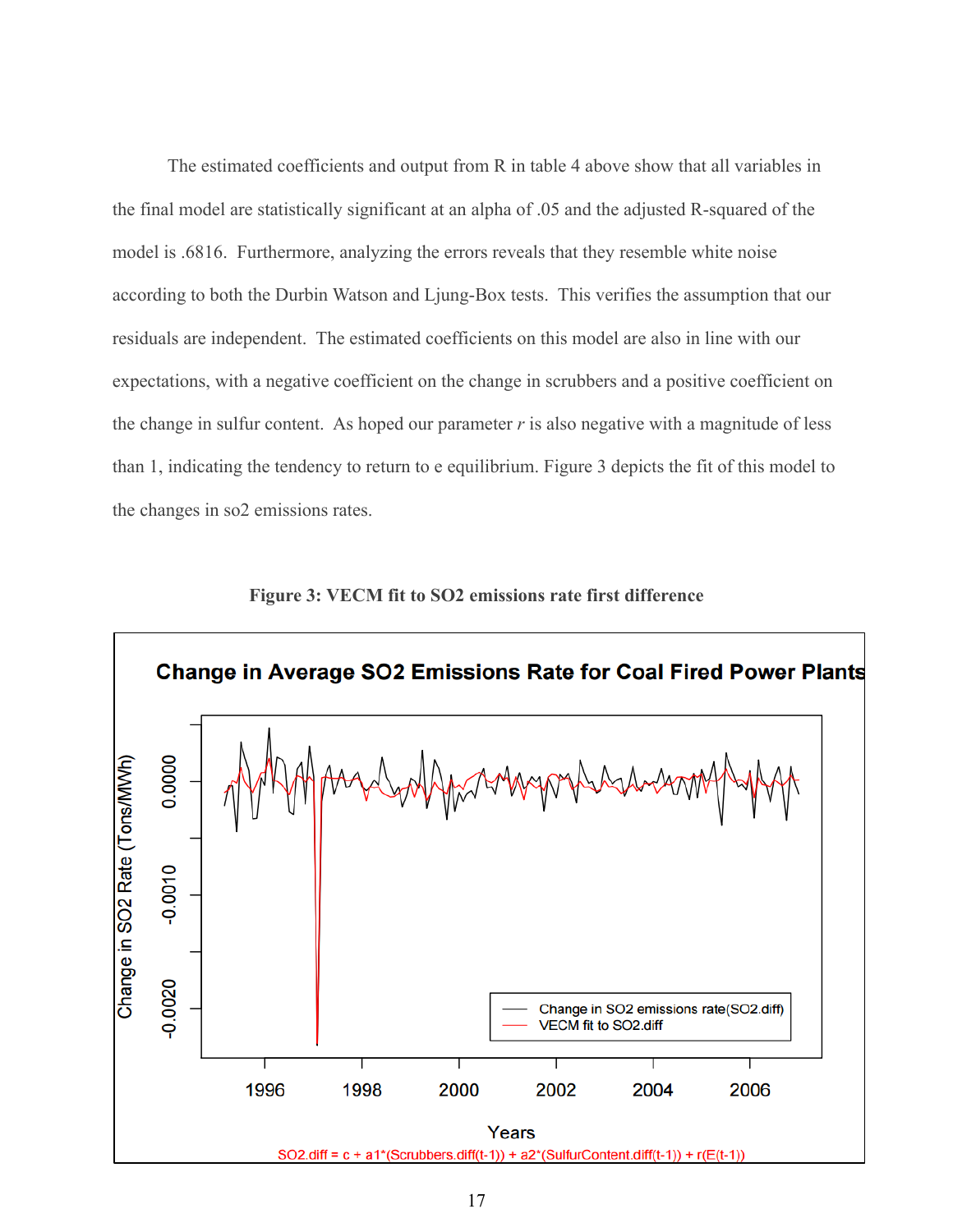# **Results:**

The results of our cointegration model suggest that in both the short-run and long-run, scrubbers have the largest impact on power plant's SO2 emission rates. Although the sulfur content of coal used by the power plants also had a significant impact, it was not as influential as scrubbing as shown by the t-values of our significance tests. Figure 4 below illustrates our estimation of SO2 emissions rates both with and without scrubbing and low sulfur coal. The blue line shows what we would expect SO2 emission rates to look like if there were no operational scrubbers after controlling for the effect of low sulfur coal.



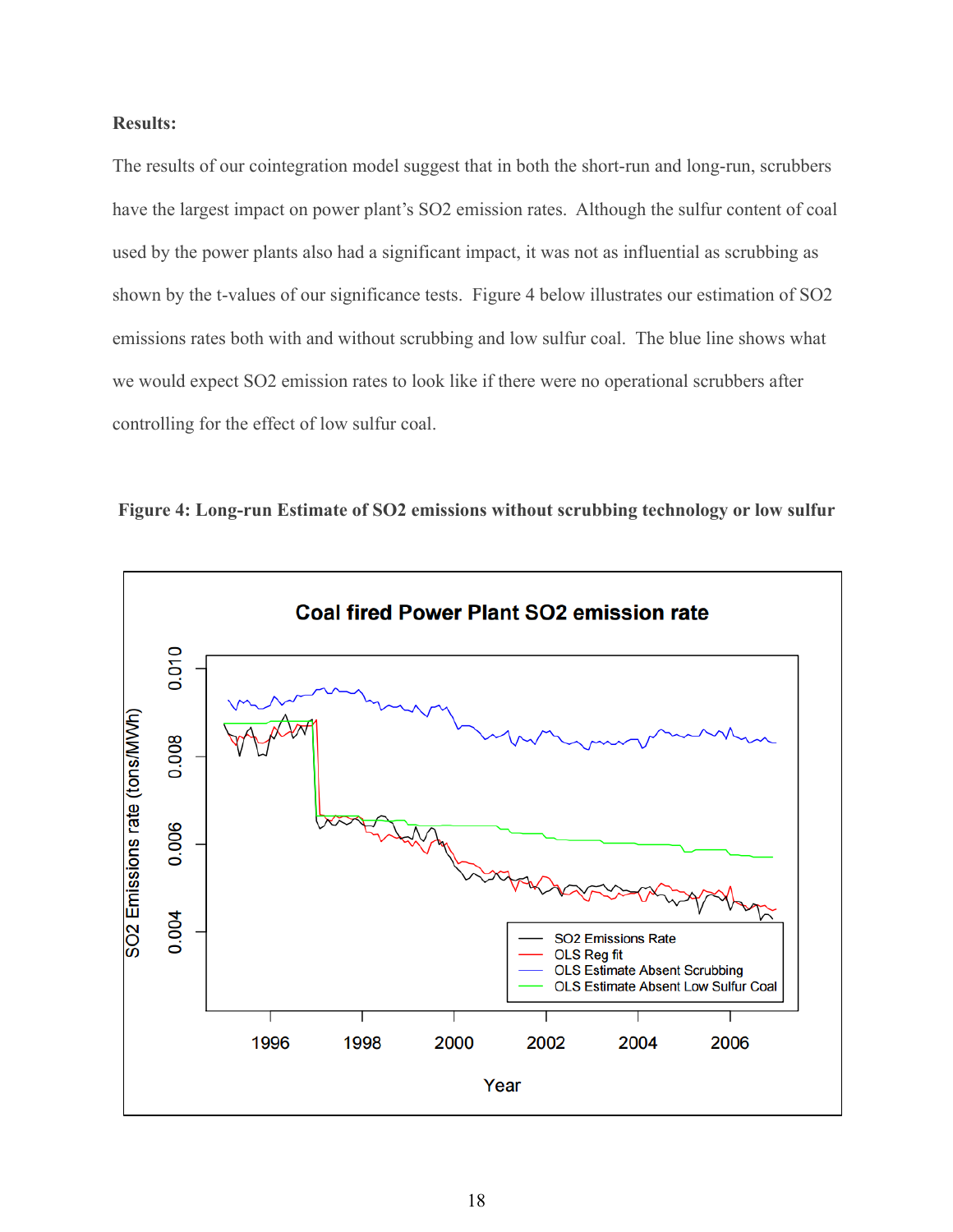## **coal**

The green line on the other hand shows what we predict SO2 emission rates would have been if the sulfur content of coal stayed at a level close to what was seen in 1995 and prior, after accounting for the impact of scrubbing. Clearly the average emission rate was much higher when we took away scrubbing than when we eliminated low sulfur coal.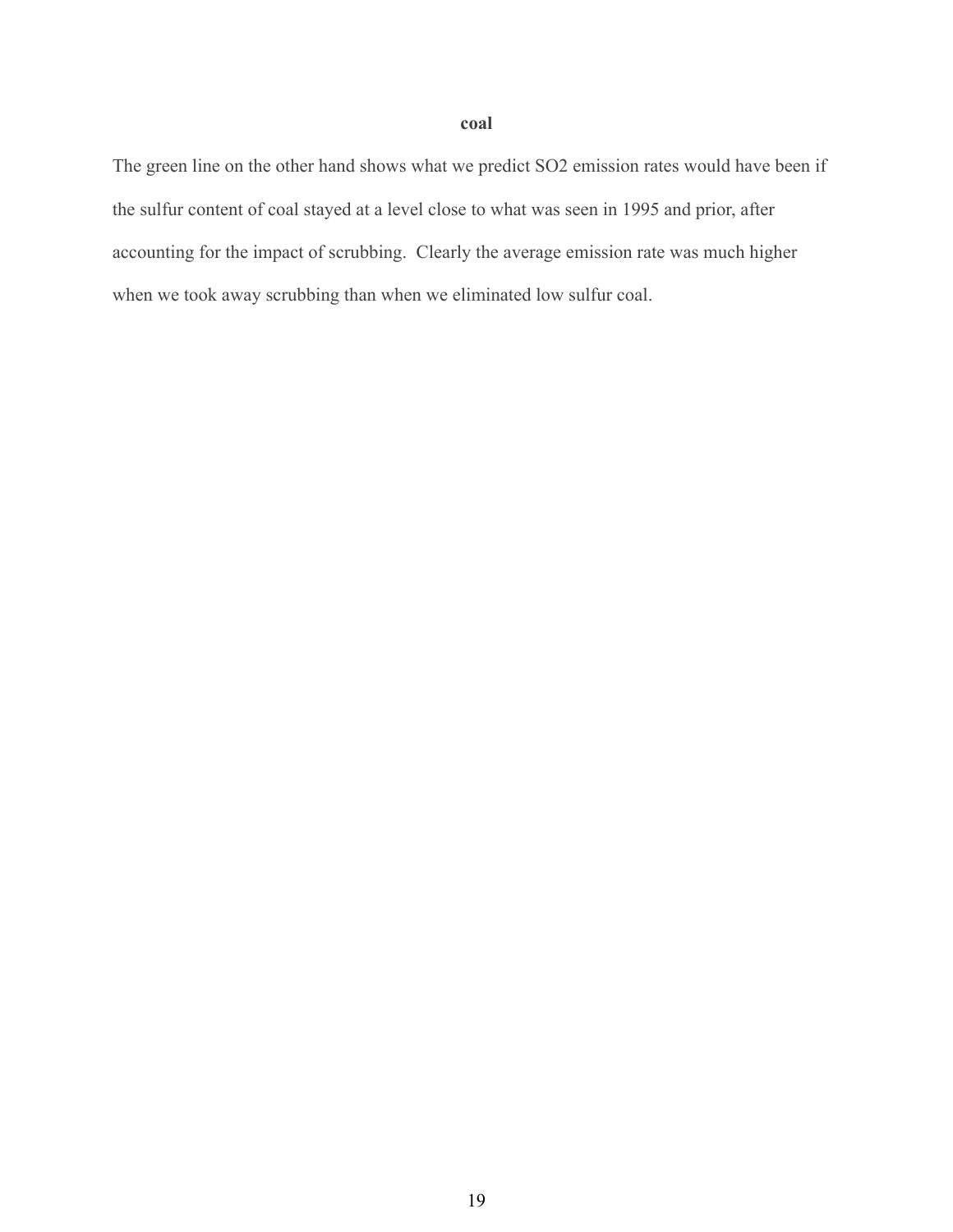Converting the average emission rate to total emissions, we find that without installing scrubbers, the power plants under regulation would not have achieved the target levels between 1997 and 2005. In fact, we estimate that in order to meet the same emissions levels seen between 1995 and 2006 without resorting to other abatement options, coal fired power plants would have had to reduce their average yearly generation by approximately 37%, translating to an average of



**Figure 5**

over 600 million MWh in reductions per year. Figure 5 shows the observed coal fired power plants' total yearly generation with scrubbers and the estimated yearly generation needed to reach the same emissions level absent scrubbers. Considering total revenue from U.S. electricity sales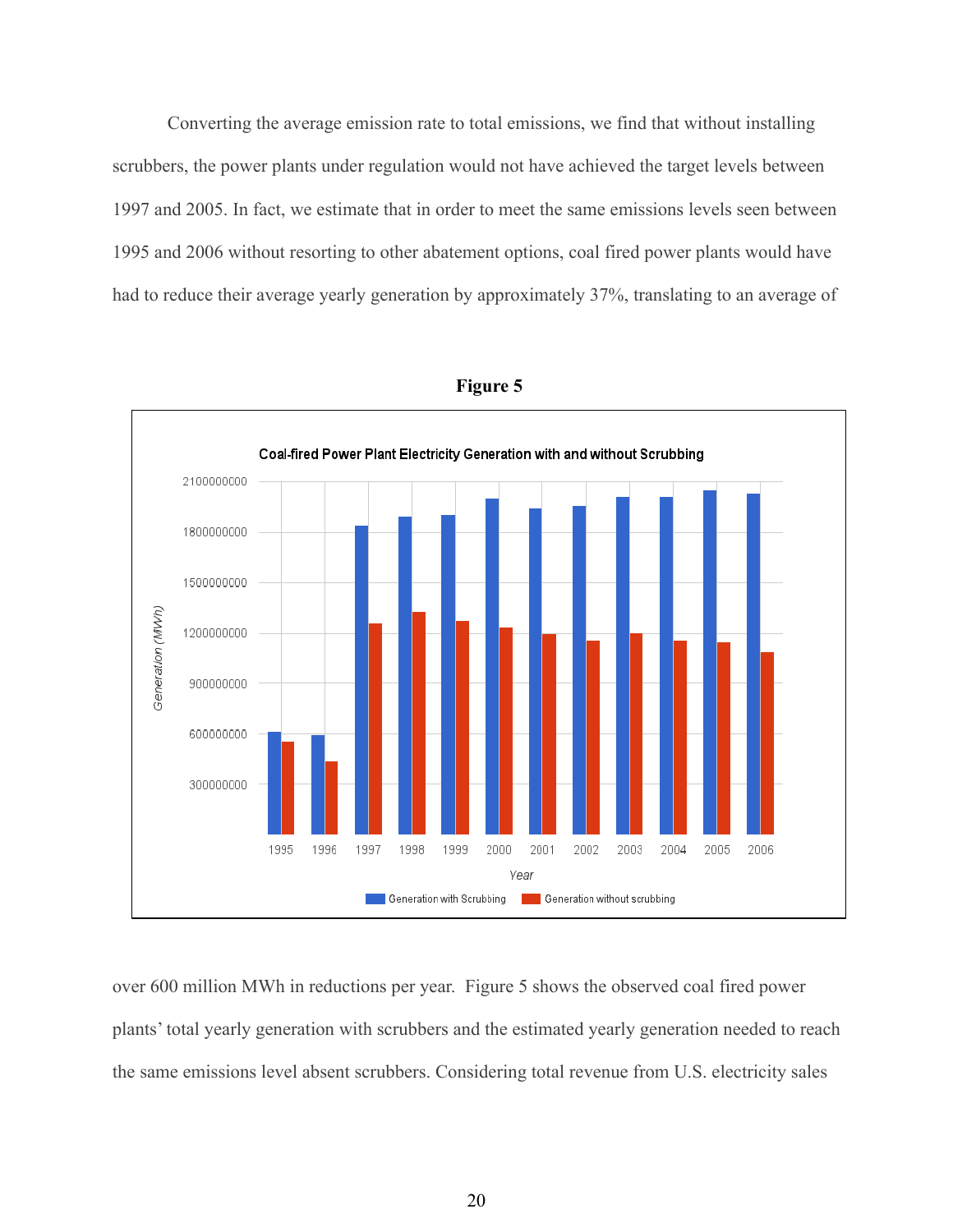was \$326 billion in 2006, without substituting other energy sources for the lost production of coal fired plants, power companies would lose almost \$45 billion in revenue per year assuming the same average price of electricity. If this were the only option available, electricity prices would instead skyrocket due to the substantial decrease in supply (illustrated in figure 6) and firms would not lose as much revenue as estimated above. However, in reality firms can substitute cleaner energy sources for the lost coal generation. Unfortunately, the capital

requirements and other costs associated with switching to cleaner energy sources are substantially higher than scrubbing because they involve building entirely new plants, so the cost of compliance would be substantially higher as well. However, the marginal costs of cleaner sources are actually lower than they are for coal plants because



fuel is the primary source of marginal cost and natural gas prices have historically been lower than coal prices. Also, renewable energy plants have almost no marginal costs associated with them because their sources of power: the sun, wind, and water are all free. This suggests that although the initial cost of compliance will be substantially higher in a market without scrubbing technology, the long run price of electricity should actually decrease the most under an emissions trading system because tradable permit markets incentivize permanent abatement investment more than any other policy. Considering CO2 abatement options are severely limited, we believe

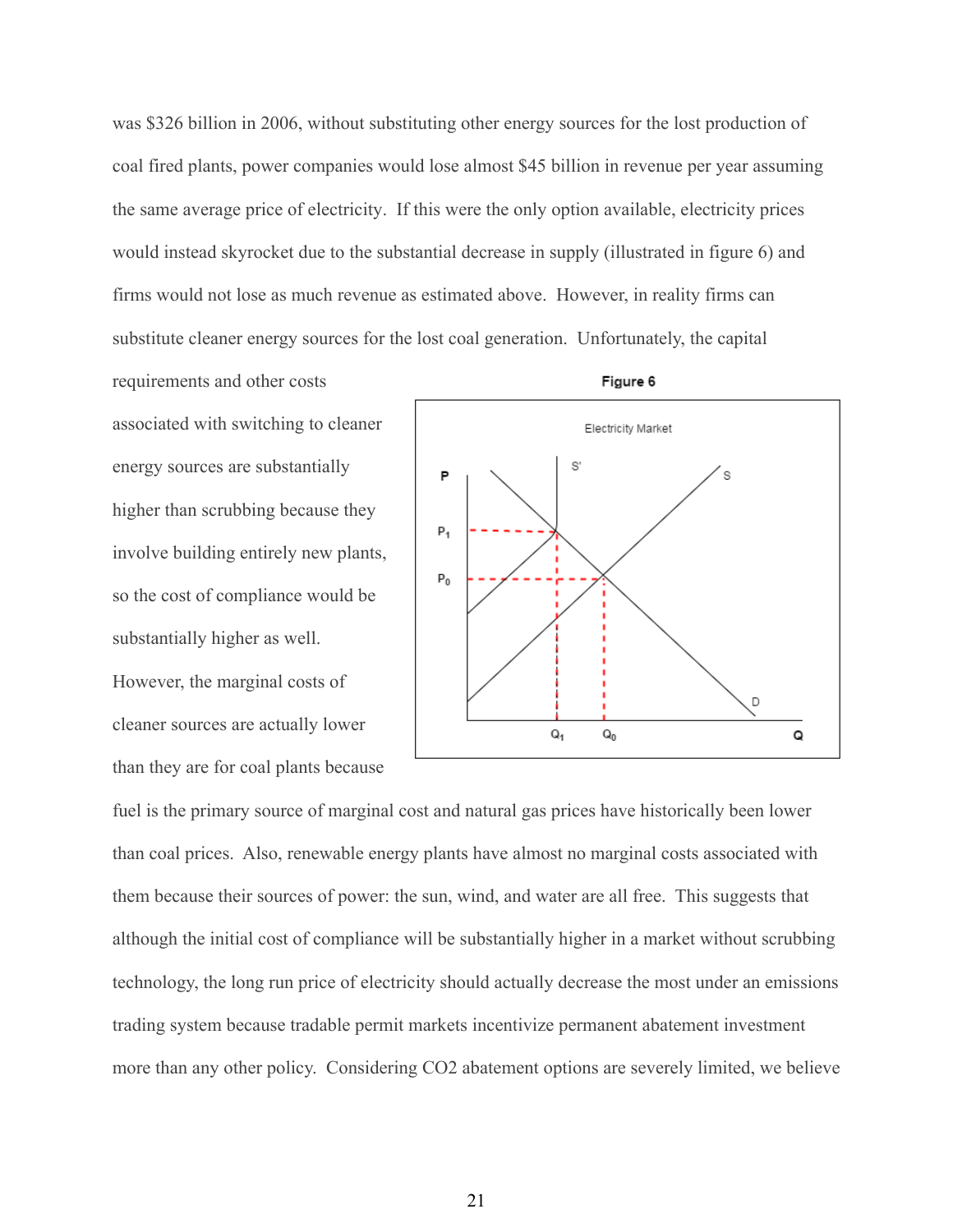that the cost of complying with the Clean Power Plan through an emissions market will be substantially higher than it was for the Acid Rain Program, but it will also result in a much larger shift to permanent abatement in the form of cleaner energy sources.

**References:**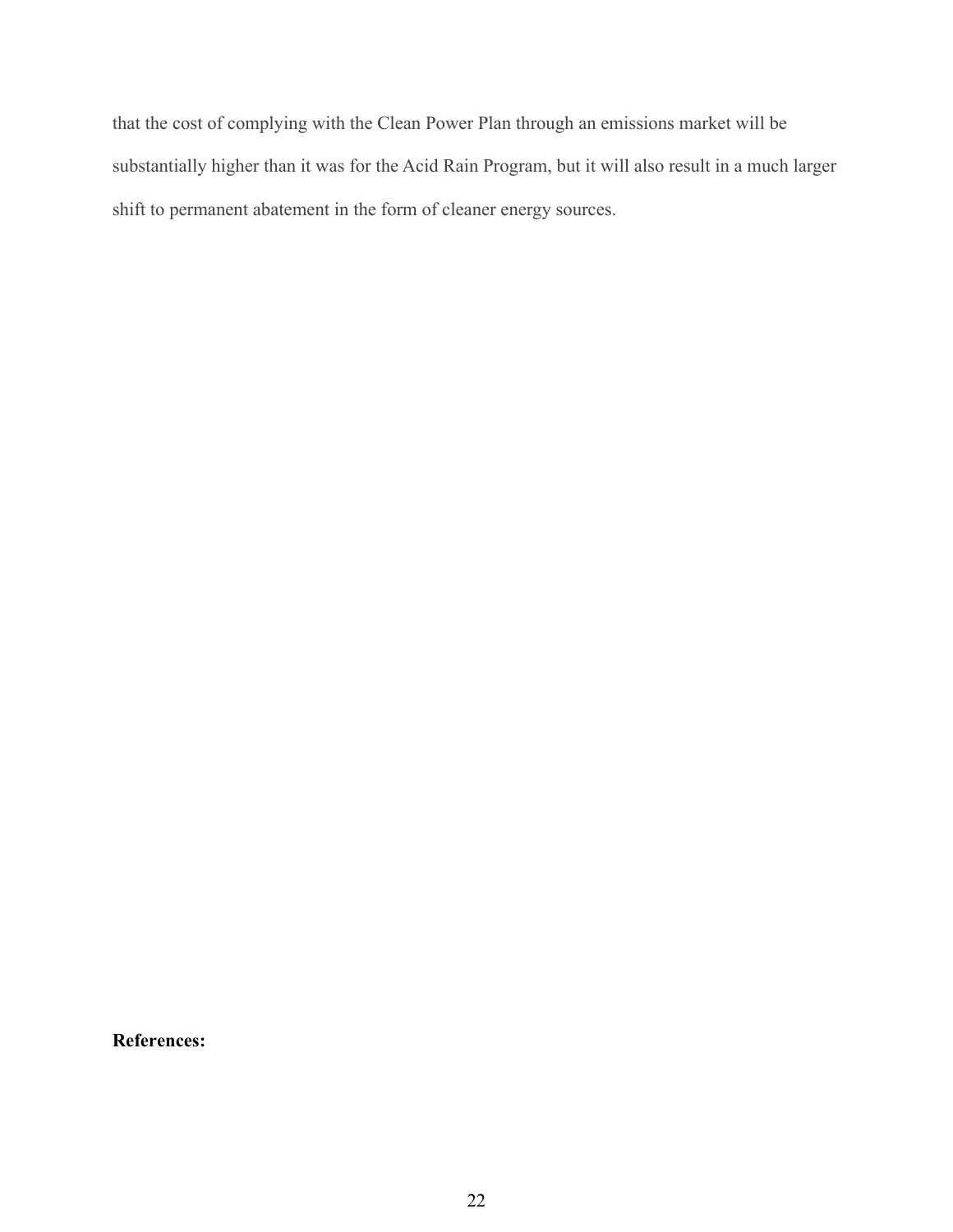- Boutabba, Mohamed Amine, Olivier Beaumais, and Sandrine Lardic. "Permit Price Dynamics in the U.S. SO2 Trading Program: A Cointegration Approach." *Energy Economics* 34.3 (2012): 714-22.
- "Cap and Trade: Acid Rain Program Results." *EPA*. Environmental Protection Agency. <http://www3.epa.gov/captrade/documents/ctresults.pdf>.
- DeLurgio, Stephen A. *Forecasting Principles and Applications*. Boston: Irwin/McGraw-Hill, 1998. Print.
- Engle, Robert F., and C.W.J. Granger. "Co-Integration and Error Correction: Representation, Estimating, and Testing." *Econometrica* 55.2 (1987): 251-276.
- "FACT SHEET: Overview of the Clean Power Plan." *EPA*. Environmental Protection Agency, 6 Aug. 2015. <https://www.epa.gov/cleanpowerplan/fact-sheet-overview-clean-powerplan>.
- Hanley, Nick, Jason F. Shogren, and Ben White. *Environmental Economics in Theory and Practice*. Houndmills: Macmillan, 1997. Print
- Joskow, Paul L. "Restructuring, Competition and Regulatory Reform in the U.S. Electricity Sector." *Journal of Economic Perspectives* 11.3 (1997): 119-38.
- Kunce, Mitch, Steve Hamilton, and Shelby Gerking. "Marketable Permits, Low-Sulfur Coal, and the Behavior of Railroads." (2005). <

http://are.berkeley.edu/documents/seminar/Coal.pdf>.

Rubin, Edward S., and Chao Chen. "Cost and Performance of Fossil Fuel Power Plants with CO2 Capture and Storage." *Energy Policy* 35.9 (2007): 4444-454.